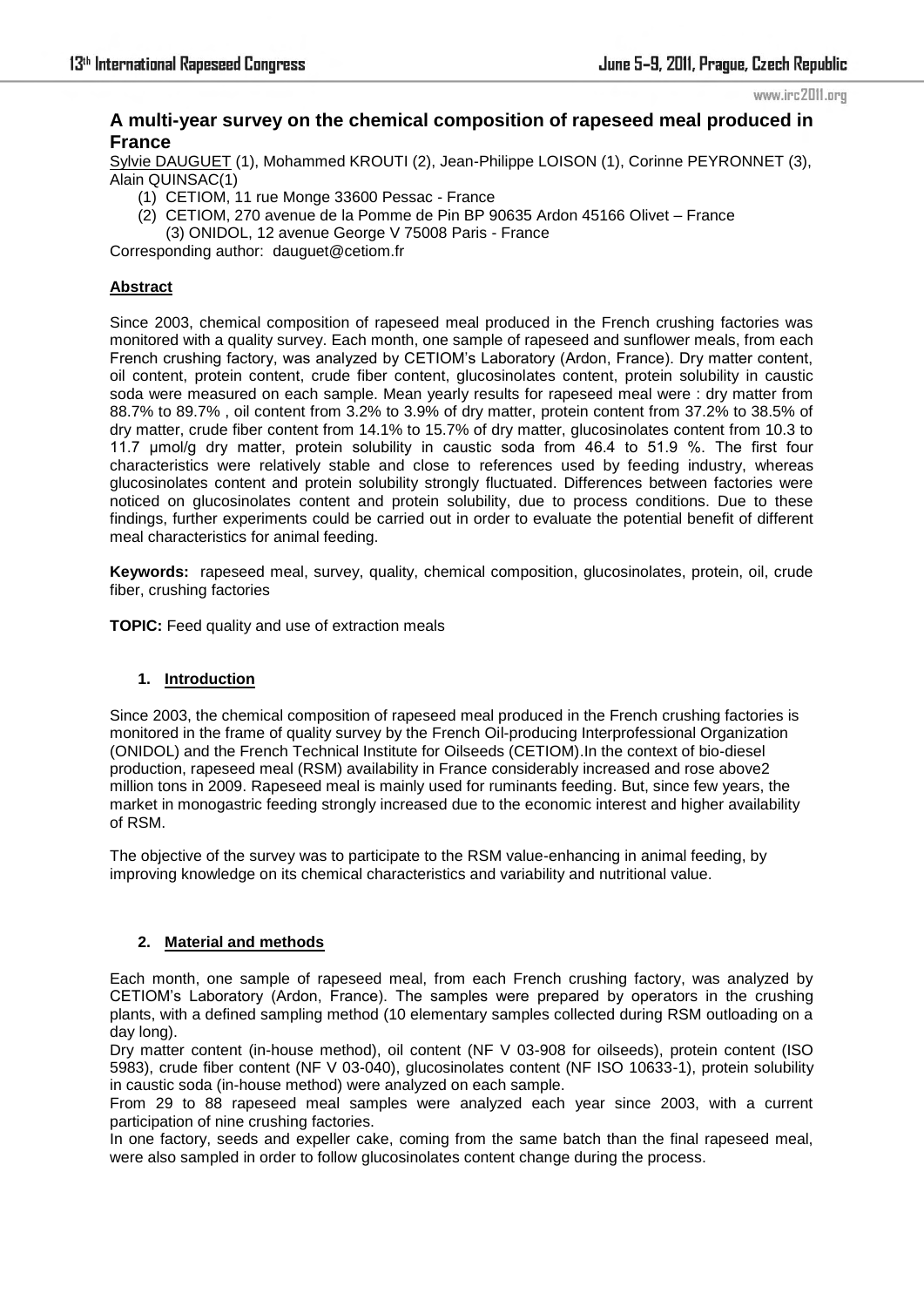### **3. Results**

As shown on figure 1, mean yearly results for rapeseed meal were :

- dry matter from 88.5% to 89.7% ,
- oil content from 2.9% to 3.9% of dry matter,
- protein content from 37.2% to 38.5% of dry matter,
- crude fiber content from 14.1% to 15.7% of dry matter,
- glucosinolates content from 9.5 to 11.7 µmol/g dry matter,
- protein solubility in caustic soda from 46.4 to 51.9 %.



Figure 1: Mean results per year for dry matter, oil content, protein content, crude fiber content, glucosinolates content and protein solubility. Horizontal bars correspond to 95% confidence intervals.

In the plant from which seeds, expeller cakes and extraction meals were sampled and analyzed since 2005, glucosinolates content decreased during the process. Results were expressed in µmol/g on deoiled dry matter (DDM). Glucosinolates contents were respectively34,4 µmol/g DDM in seeds (Standard deviation = 4,1), 31,9  $\mu$ mol/g DDM in expeller cakes (Standard deviation = 4,1) and 10,1  $\mu$ mol/g DDM in extraction meals (Standard deviation = 2,9). These results showed that only 7% of glucosinolates were lost during the preparation phase of the crushing process: conditioning, flaking, cooking and pressing while 68% were lost during the extraction and desolvantisation steps.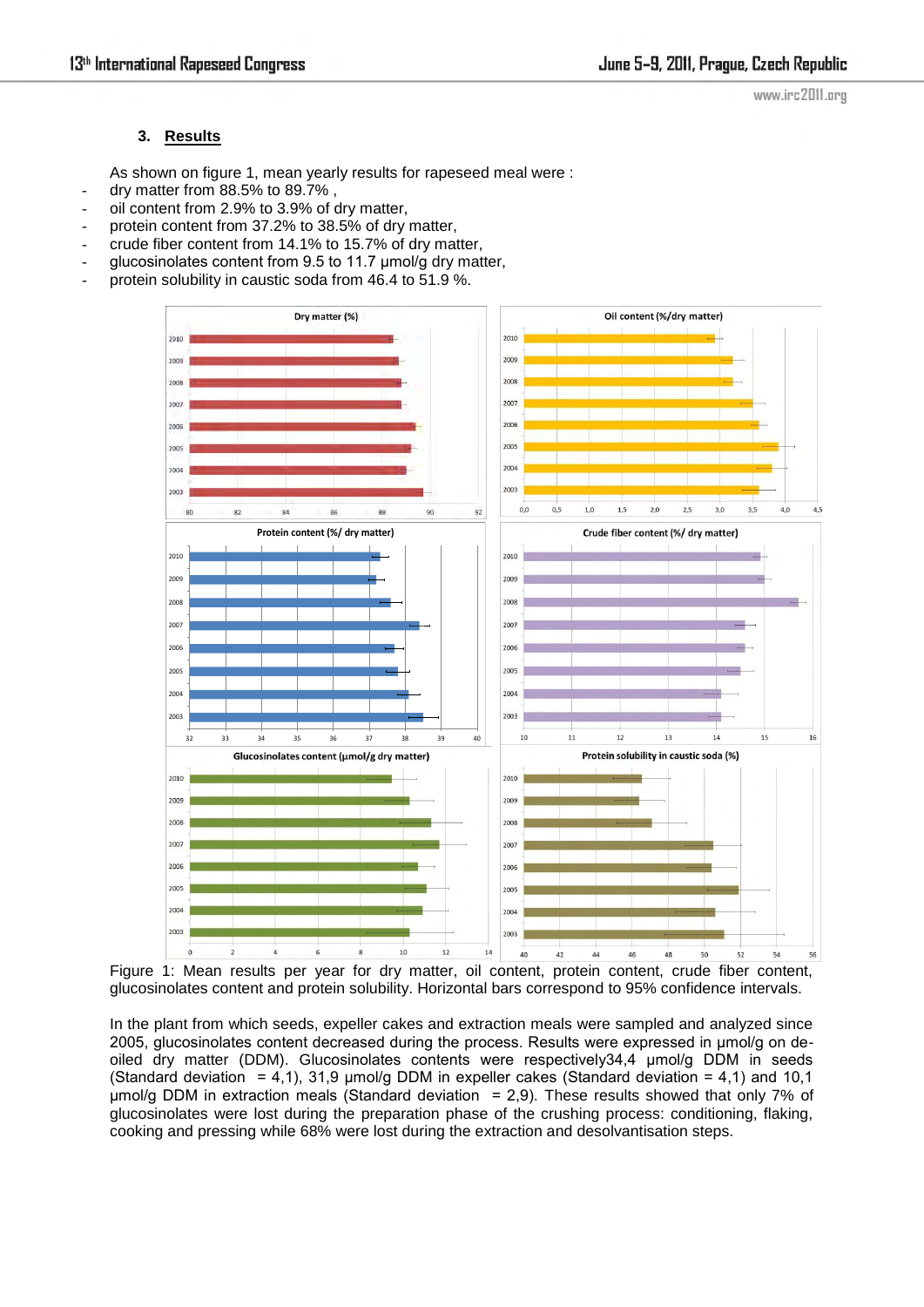# **4. Discussion**

www.irc2011.org

Dry matter, oil content, protein content and crude fiber content were relatively stable and close to references used by feeding industry, whereas glucosinolates content and protein solubility were much more variable : standard deviation for glucosinolates was in the range 3.3 and 6.3 µmol/g and standard deviation for protein solubility was in the range 6 and8,9%.



Figure 7: Relationship between glucosinolates content (umol/g of dry matter) and protein solubility in caustic soda (%), in 9 crushing factories, during2009 and 2010.

Differences between factories were noticed on glucosinolates content and protein solubility, due to process conditions: in 2010, glucosinolates content was in the range 1.6 and 27.7 umol/g dry matter; while protein solubility was in the range 35.3% and67.8%. When higher hydro-thermal conditions were applied on meal during desolvantisation, glucosinolates were broken down and proteins became less soluble. That explains the relation between these two characteristics (figure 2). These findings are interesting for further experiments on interest of different meal characteristics for animal feeding.

## **5. Conclusion**

The quality survey allowed the monitoring of the almost total RSM production in France since most of the crushing plants participated to the sampling and analysis programme. The numerous data collected in this survey showed that the proximate composition of regular rapeseed meal was found relatively stable and their average values were consistent with the reference data (INRA composition tables, Sauvant 2004).

The survey showed that GSL and protein solubility varied because of the effect of crushing process, particularly desolvantisation. So, it was verified that the process may differ in different crushing plants but was relatively stable in each one. As these results were merged and discussed with the stakeholders of the RSM production and using, (crushers, feed manufacturers) some adjustments were carried out on the industrial process to improve RSM quality or the mass balance of crushing operation (defatting). Results before and after 2008 showed that doubling the french crushing capacity (2.3 million tons of RSM used in feed in 2010, Peyronnet 2011) did not change significantly RSM quality.

The occurrence of various glucosinolates content and protein solubility values in regular RSM led to check its nutrional value on swine and poultry (Lessire 2009) because of the sensitivity of these animals (monogastrics). As a prospect, questions were opened on the effect on the process on RSM quality and some studies are in progress to understand the relation between process conditions, RSM composition and nutritional value.